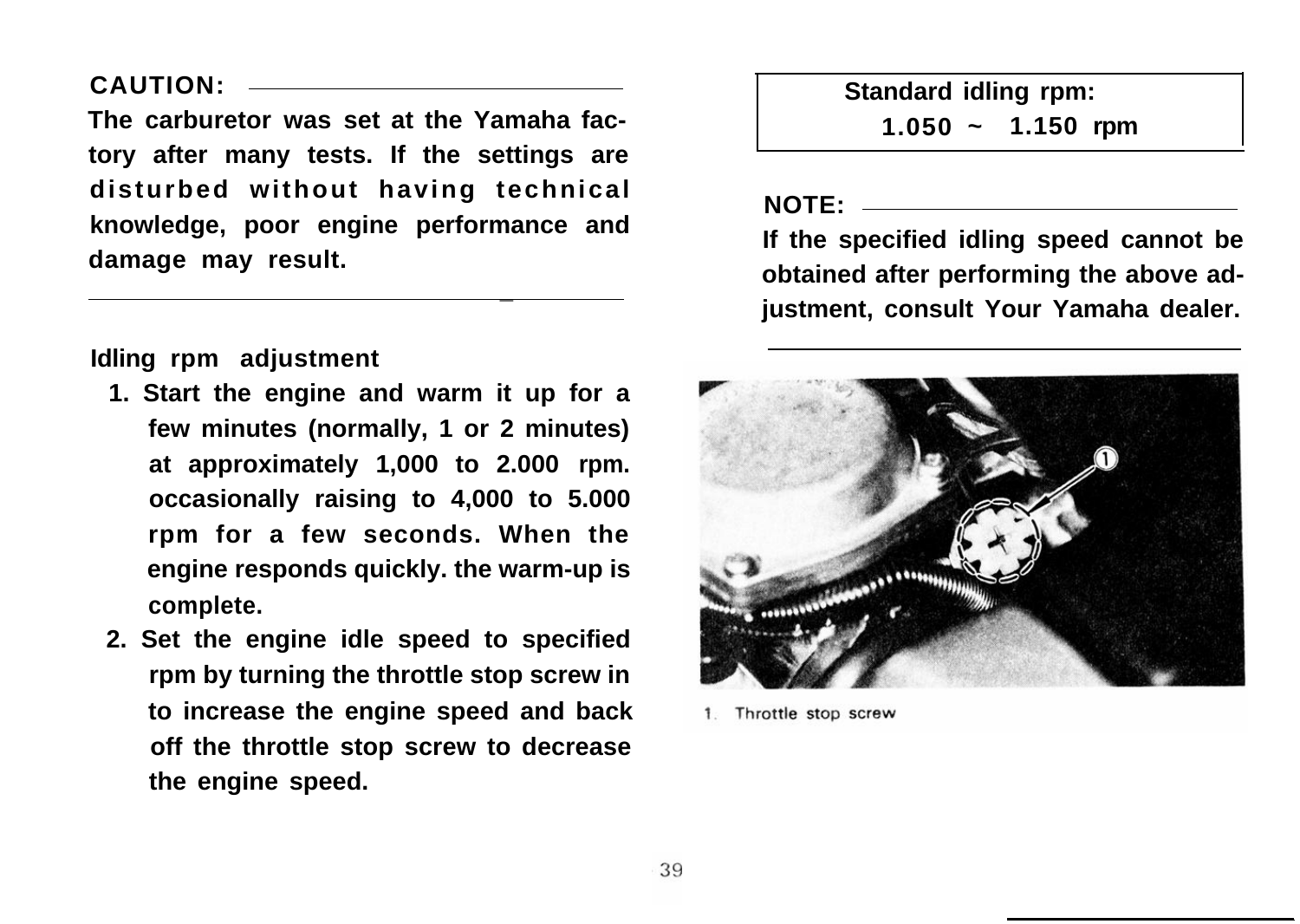## Spark plug inspection

الموارد العقوبالمسلم المالم<del>تنا للأمي</del>

The spark plug is an important engine component and is easy to inspect. The condition of the spark plug can indicate something of the condition of the engine.

Normally, all spark plugs from the same engine should have the same coloration on the white porcelain insulator around the center electrode. The ideal coloration at this point is a medium to light tan color for a machine that is being ridden normally. If one spark plug shows a distinctly different color, there could be something wrong with the engine. For example, a very white center electrode porcelain color could indicate an intake tract air leak or carburetion problem for that cylinder. Do not attempt to diagnose such problems yourself. Instead. take the machine to your Yamaha dealer.

You should periodically remove and inspect the spark plug because heat and deposits will cause any spark plug to slowly break down

and erode. If electrode erosion becomes excessive, or if carbon and other deposits are excessive, you should replace the spark plug with one of the proper type.

Standard spark plug: BP-7ES (NGK) or N-7Y (Champion)

Spark plugs are produced in several different thread lengths. The thread length (reach) is the distance from the spark plug gasket seat to the end of the threaded portion. If the reach is too long, overheating and engine damage may result.

If the reach is too short, spark plug fouling and poor performance may result: also, carbon will form on the exposed threads resulting in combustion chamber hot spots and thread damage. Always use a spark plug with the proper reach.

**The Contract of Contract**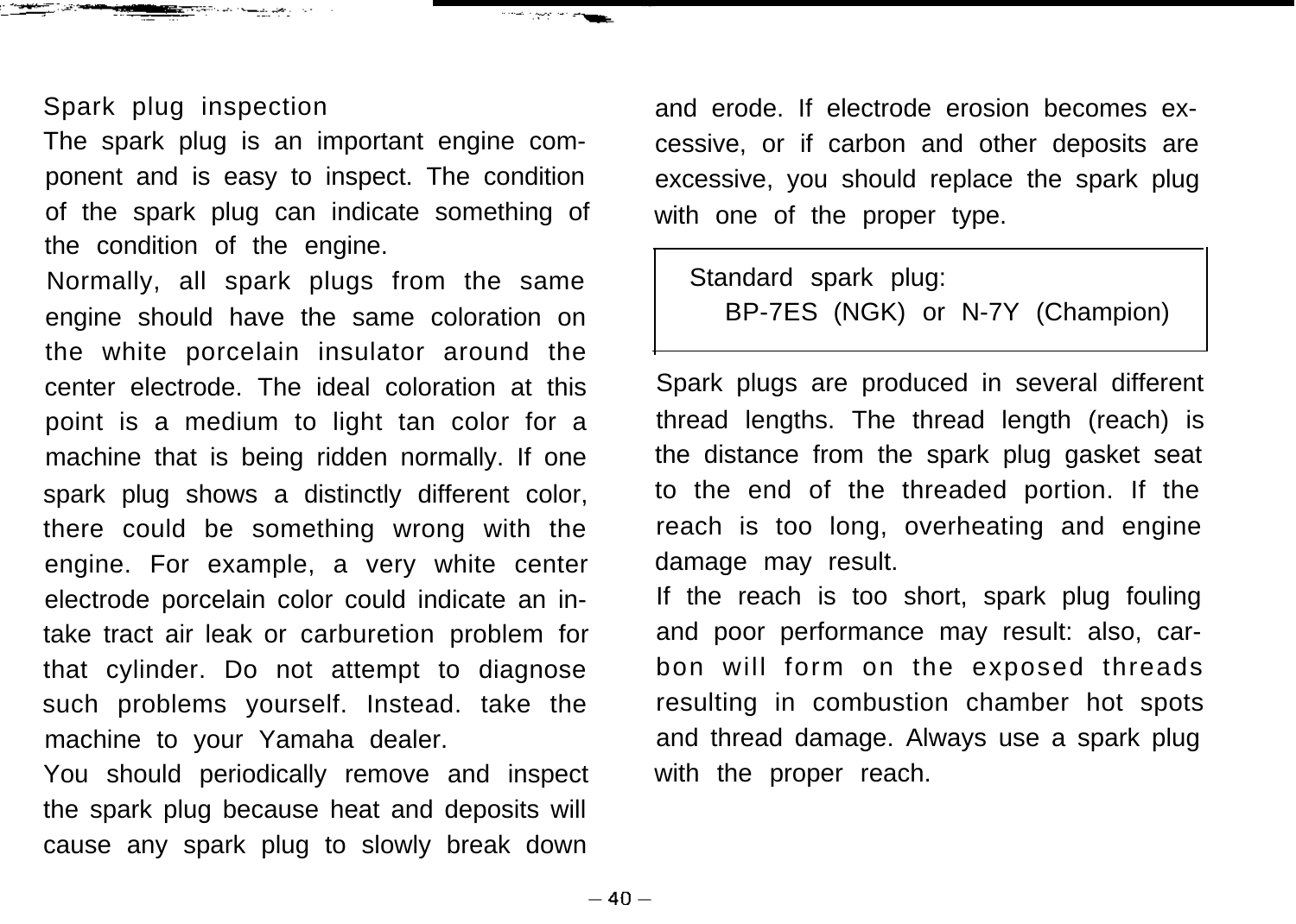**Spark plug reach: 19 mm (3/4 in)**

**Before installing any spark plug. measure the electrode gap with a wire thickness gauge and adjust to specifications.**

**Spark plug gap: 0.6 ~ 0.7 mm (0.024 ~ 0.028 in)**

**When installing the plug. always clean the gasket surface and use a new gasket. Wipe off any grime from the threads and torque the spark plug properly.**

**Spark plug torque: 2.0 m-kg (14 ft-lb)** **Engine/Transmission oil**

- **1. Oil level measurement**
- **a. Place machine on center stand. Warm up engine for 1 or 2 minutes. With the engine stopped, screw the dip**

**stick completely out and then rest the stick in the hole**



1. Oil level dip stick

## **NOTE:**

**When checking engine oil level with the dip stick, let the unscrewed dip stick rest**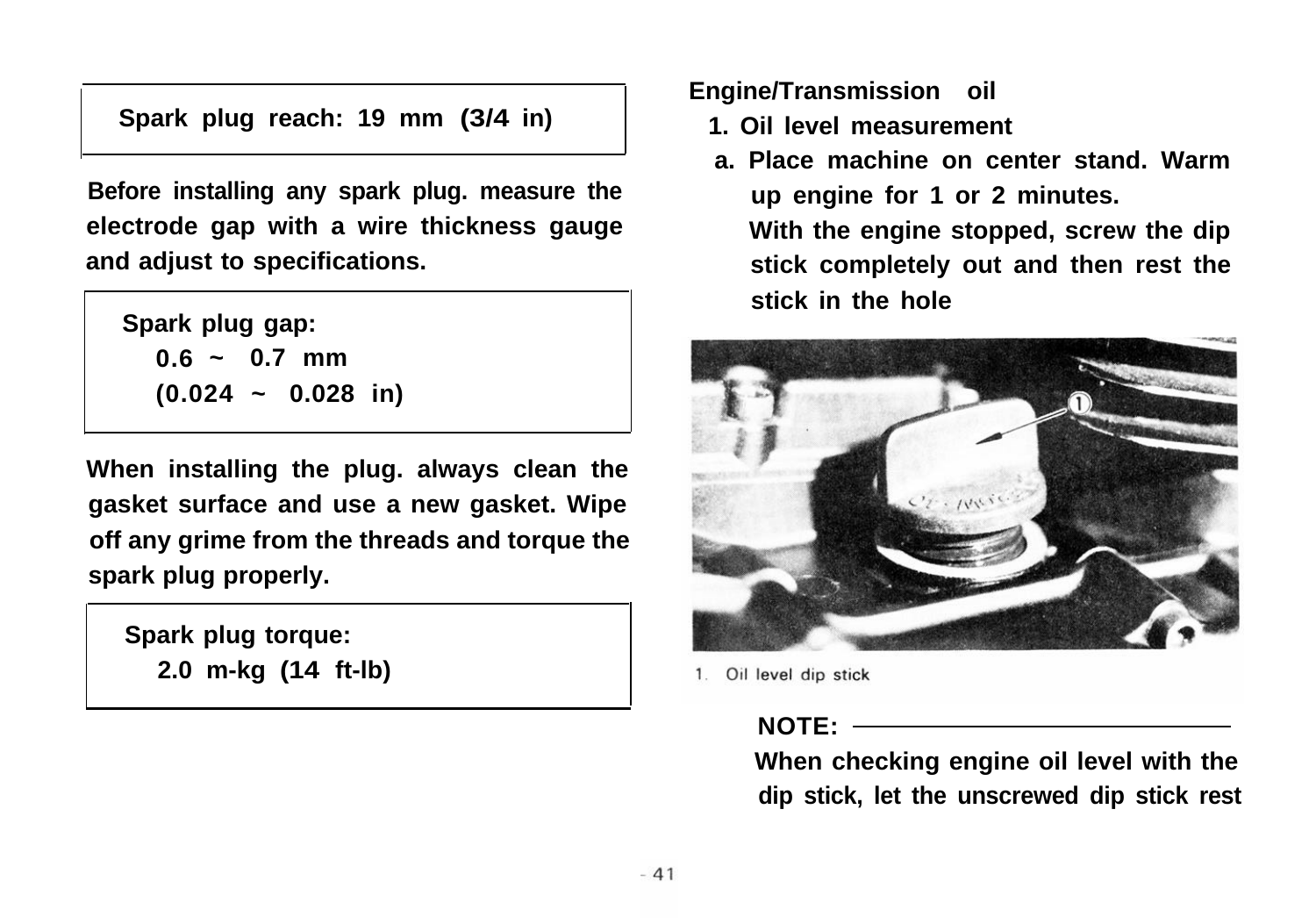**on the case threads. Also, be sure the engine is stopped and the machine is positioned straight up and on both wheels.**

- **b The dip stick has a Minimum and a Maximum mark. The oil level should be between the two. If the level is lower, add sufficient oil to raise it to the proper level.**
- **2. Engine/Transmission oil and oil filter replacement**
- **a Start the engine and stop after a few minutes of warm-up.**
- **b Place an oil pan under the engine and remove the oil filler cap.**
- **c Remove the drain plug and drain the oil.**



**d. Remove the oil filter bolt and filter element.**

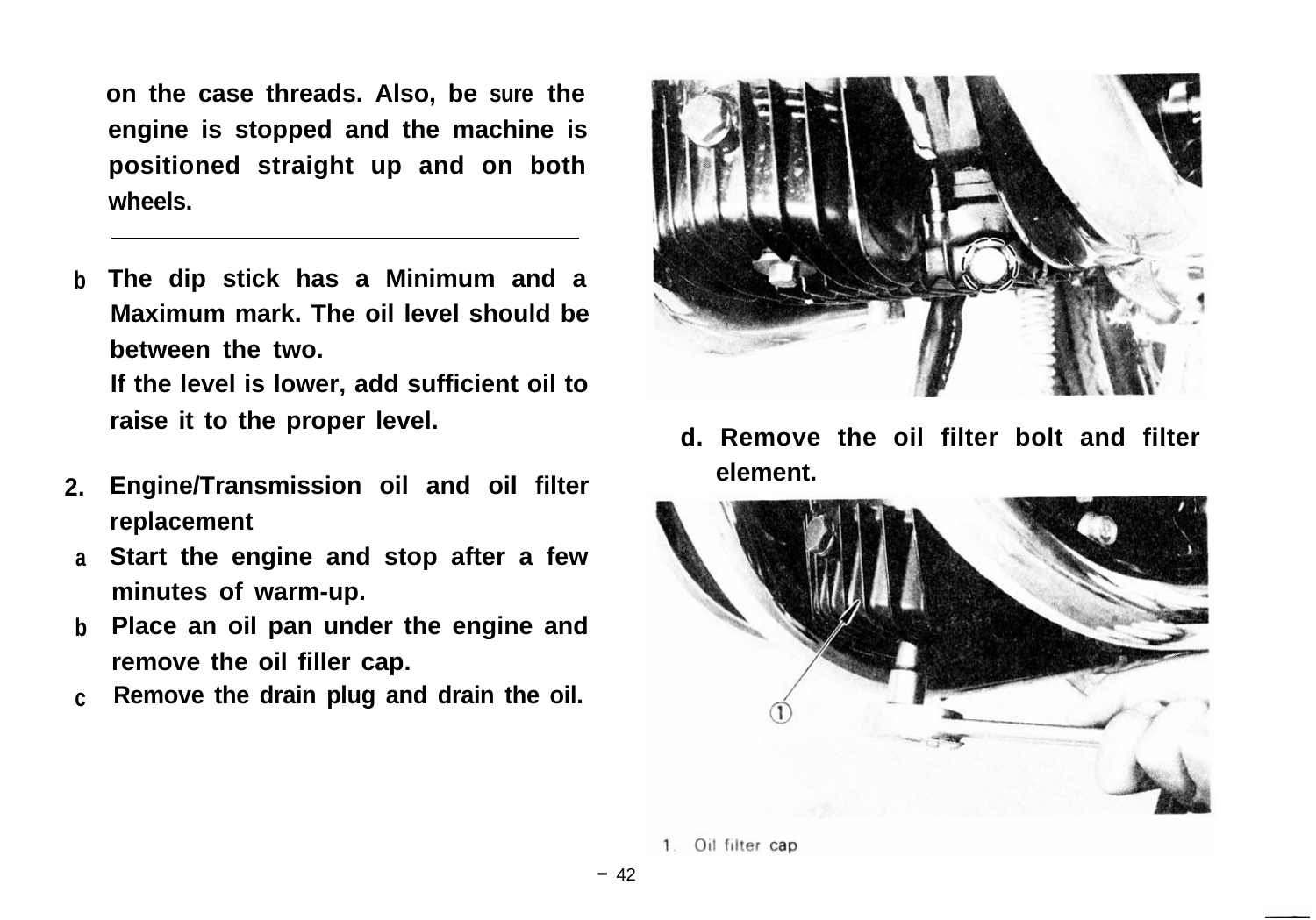**Re-install the drain plug (make sure it is tight).** tall the drain plug (make sure it is<br>
plug torque:<br>
5 m-kg (33 ft-lb)<br>
l the oil filter element and cover.

 **Drain plug torque: 4.5 m-kg (33 ft-lb)**

**1~**

**Install the oil filter element and cover. tighten the oil filter bolt.**

**NOTE: Make sure the "O" ring is positioned properly.**



Proper O-ring position

**g. Add oil through the dip stick hole.**



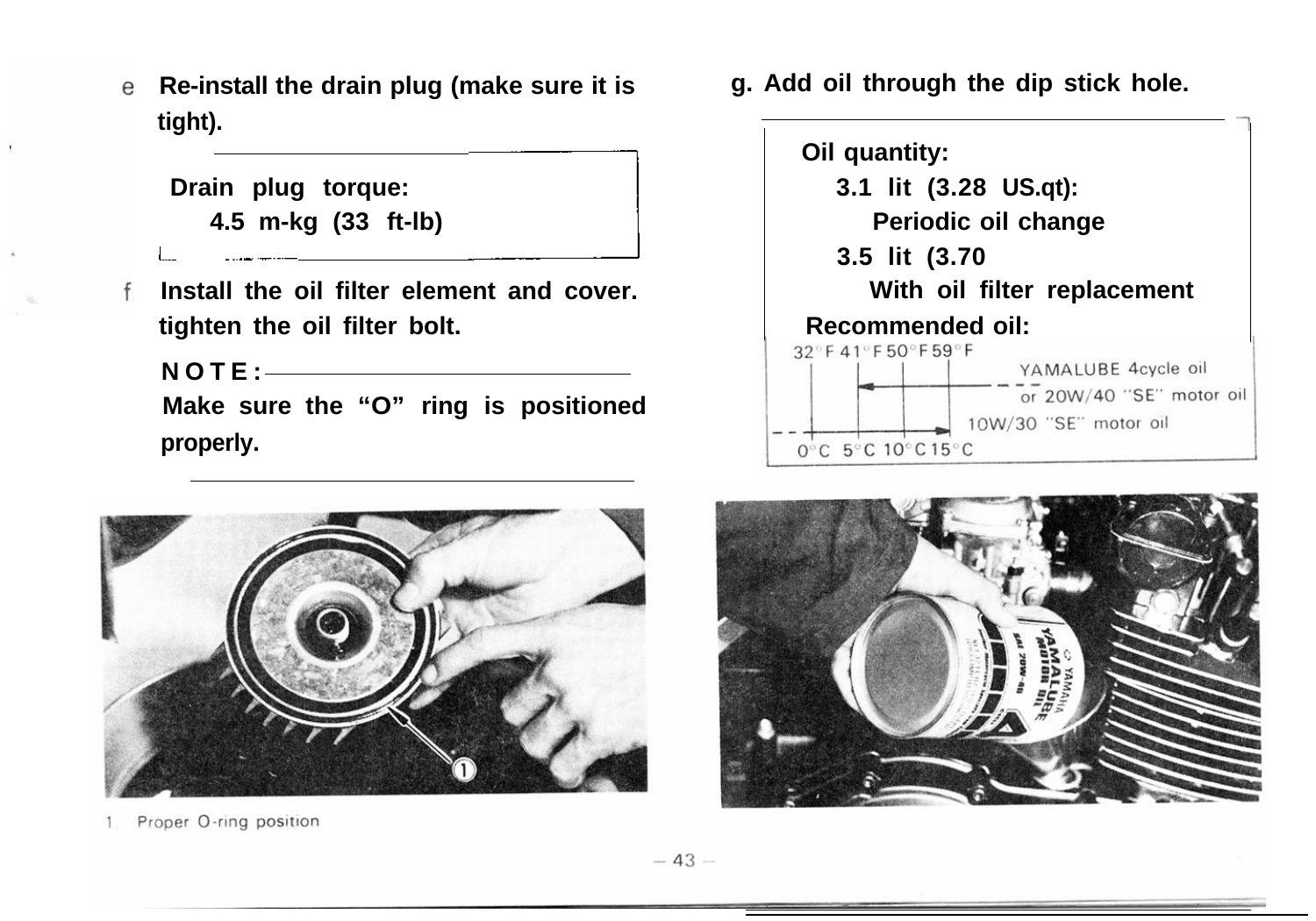**h. After replacement of engine oil. and/or oil filter, be sure to check the oil pressure and oil leakage. The oil pressure indicator light should go off after the engine is started.**

**CAUTION: ~---.--~**

**If the indicator light flickers or remains on, immediately stop the engine and consult your Yamaha dealer.**

**the two marks on each end of the level gauge. Use the tool end marked "REAR" for measuring the rear (final) gear case. Use the end marked "MIDDLE" for measuring the middle gear case.**

**NOTE:**

**Middle gear and final gear oil can be checked with same level gauge. which is in the owners tool kit.**

**Middle gear/final gear oil**

- **1. Oil level measurement**
- **a Place the machine on a level place and place it on the center stand. The engine should be cool (at atmospheric temperature).**
- **b Remove the oil filler cap. Check the oil level with level gauge (from tool kit) as shown The correct oil level is between**